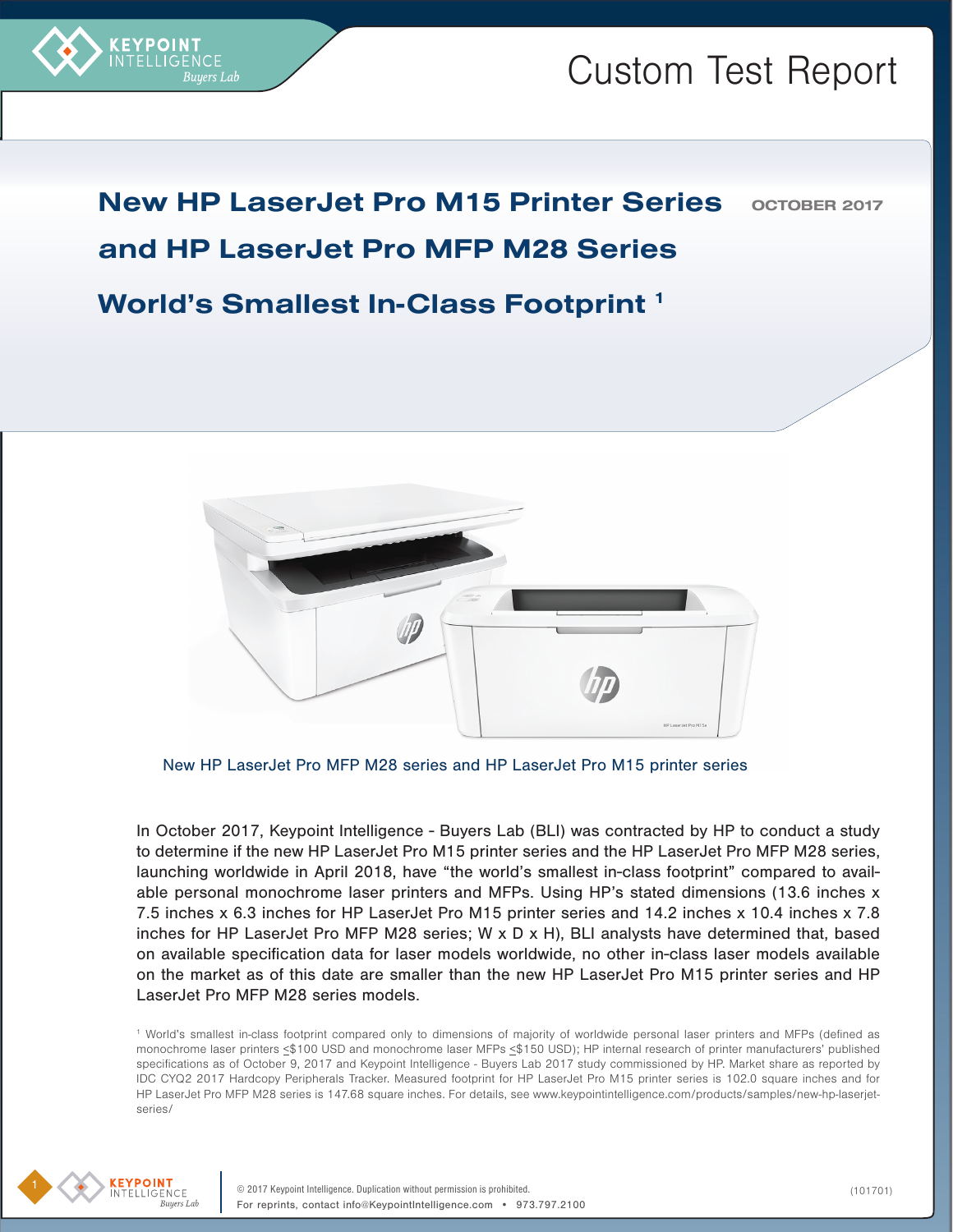

New HP LaserJet Pro M15 printer series & HP LaserJet Pro MFP M28 series

#### Custom Test Report

#### **Methodology**

Keypoint Intelligence is a one-stop shop for the digital imaging industry, providing unparalleled tools and unmatched depth of knowledge to cut through the noise of data and offer clients the unbiased insights and responsive tools they need.

Using BLI's extensive product database containing information on over 30,000 printers and MFPs worldwide as well as publicly available specification information, the BLI research team compiled product dimensions for in-class models (based on IDC segmentation of monochrome laser printers  $\leq$ \$100 USD and monochrome laser MFPs <\$150 USD) and calculated the total footprint area (obtained by multiplying the claimed width by the depth of the devices). While every effort was made to include the most accurate and complete information for the global printer market, some markets/regions lack complete BLI coverage due to limited engagement with vendors in those areas and/or the limited amount of publicly available spec data.

| Vendor             | <b>Model Name</b>                                   | Width (in) | Depth (in) | Height (in) | <b>Footprint Area (sq in)</b> |
|--------------------|-----------------------------------------------------|------------|------------|-------------|-------------------------------|
| HP Inc.            | <b>HP LaserJet Pro</b><br><b>M15 printer series</b> | 13.60      | 7.50       | 6.30        | 102.000                       |
| <b>Xerox Group</b> | Phaser 3040                                         | 14.10      | 7.76       | 8.20        | 109.416                       |
| <b>Xerox Group</b> | Phaser 3010                                         | 14.10      | 7.76       | 8.20        | 109.416                       |
| Samsung            | <b>SL-M2026W</b>                                    | 13.03      | 8.46       | 7.01        | 110.234                       |
| Samsung            | <b>SL-M2020</b>                                     | 13.03      | 8.46       | 7.01        | 110.234                       |
| Samsung            | <b>SL-M2026</b>                                     | 13.03      | 8.46       | 7.01        | 110.234                       |
| Samsung            | ML-2161                                             | 13.03      | 8.46       | 7.00        | 110.234                       |
| Samsung            | <b>SL-M2021W</b>                                    | 13.03      | 8.46       | 7.00        | 110.234                       |
| Samsung            | <b>SL-M2023W</b>                                    | 13.03      | 8.46       | 7.01        | 110.234                       |
| Samsung            | <b>SL-M2021</b>                                     | 13.03      | 8.46       | 7.00        | 110.234                       |
| Samsung            | <b>SL-M2022</b>                                     | 13.03      | 8.46       | 7.00        | 110.234                       |
| Samsung            | <b>SL-M2020W</b>                                    | 13.00      | 8.50       | 7.00        | 110.500                       |
| Dell Inc.          | <b>B1160w</b>                                       | 13.00      | 8.50       | 7.00        | 110.500                       |
| Dell Inc.          | B1160                                               | 13.00      | 8.50       | 7.00        | 110.500                       |
| Samsung            | <b>SL-M2027</b>                                     | 13.07      | 8.46       | 7.00        | 110.572                       |
| Samsung            | <b>SL-M2027W</b>                                    | 13.07      | 8.46       | 7.00        | 110.572                       |
| Xerox Group        | Phaser 3020Bi                                       | 13.10      | 8.50       | 7.4         | 111.350                       |
| Pantum             | P2207                                               | 13.26      | 8.66       | 7.09        | 114.832                       |

#### Models Included in the Sample versus HP LaserJet Pro M15 Printer Series (Smallest to Largest)

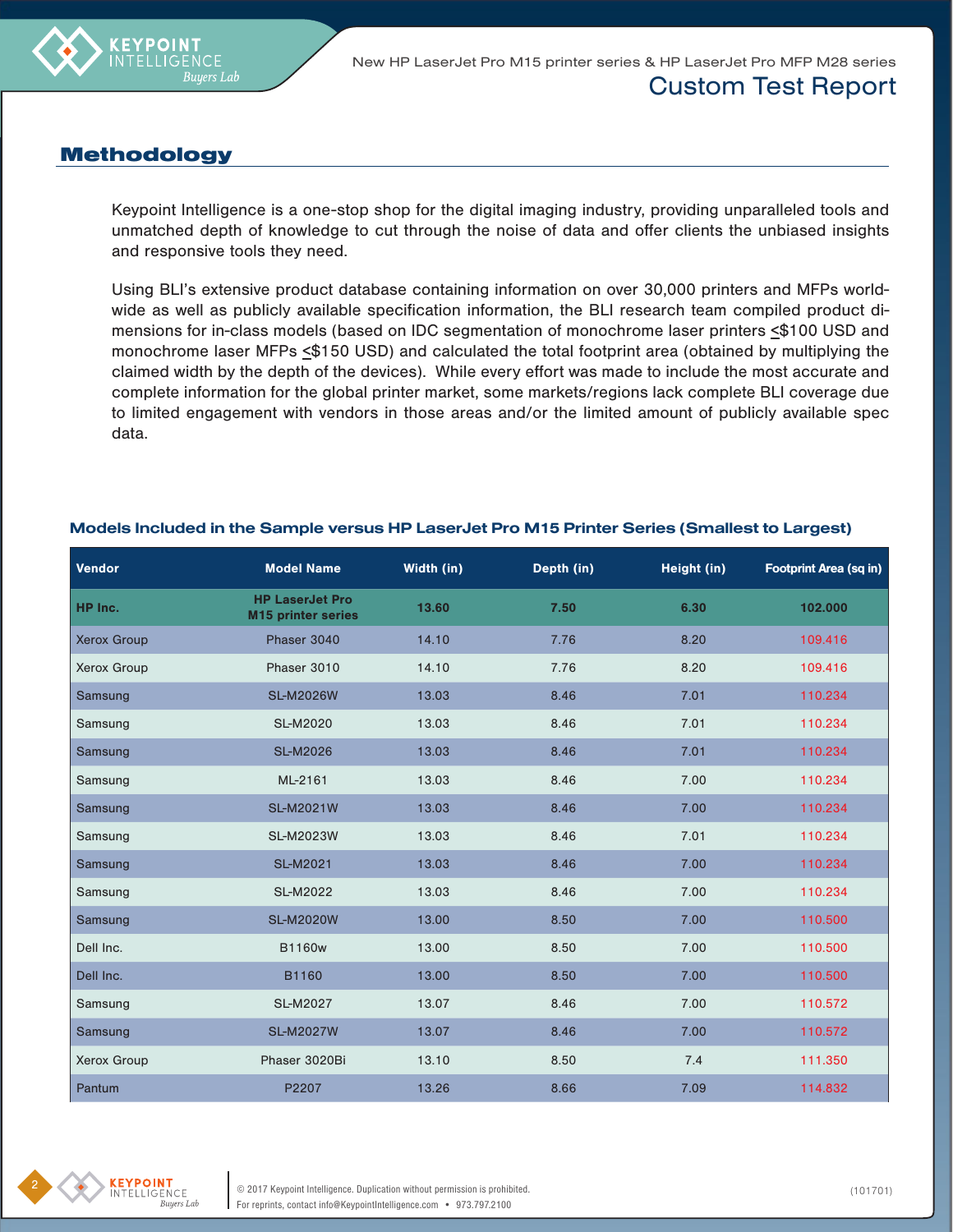New HP LaserJet Pro M15 printer series & HP LaserJet Pro MFP M28 series

### Custom Test Report

| Vendor                        | <b>Model Name</b>                                   | Width (in) | Depth (in) | Height (in) | <b>Footprint Area (sq in)</b> |
|-------------------------------|-----------------------------------------------------|------------|------------|-------------|-------------------------------|
| HP Inc.                       | <b>HP LaserJet Pro</b><br><b>M15 printer series</b> | 13.60      | 7.50       | 6.30        | 102.000                       |
| Pantum                        | P2505                                               | 13.27      | 8.66       | 7.01        | 114.918                       |
| Pantum                        | P2500W                                              | 13.27      | 8.66       | 7.01        | 114.918                       |
| Pantum                        | P2500                                               | 13.27      | 8.66       | 7.01        | 114.918                       |
| Pantum                        | P2506W                                              | 13.27      | 8.66       | 7.01        | 114.918                       |
| Samsung                       | ML-1676P                                            | 13.43      | 8.82       | 7.24        | 118.453                       |
| <b>Brother</b>                | HL-1200                                             | 13.30      | 9.30       | 7.40        | 123.690                       |
| <b>Brother</b>                | HL-1210W                                            | 13.38      | 9.37       | 7.44        | 125.371                       |
| <b>Brother</b>                | <b>HL-1208</b>                                      | 13.38      | 9.37       | 7.44        | 125.371                       |
| Xerox Group                   | DocuPrint P115b                                     | 13.38      | 9.37       | 7.44        | 125.371                       |
| <b>Xerox Group</b>            | DocuPrint P115w                                     | 13.38      | 9.37       | 7.44        | 125.371                       |
| <b>Brother</b>                | <b>HL-1211W</b>                                     | 13.38      | 9.37       | 7.44        | 125.371                       |
| <b>Brother</b>                | <b>HL-1222WE</b>                                    | 13.38      | 9.37       | 7.44        | 125.371                       |
| <b>Brother</b>                | HL-1212W                                            | 13.39      | 9.37       | 7.44        | 125.464                       |
| <b>Brother</b>                | HL-1201                                             | 13.39      | 9.37       | 7.40        | 125.464                       |
| <b>Brother</b>                | HL-1111                                             | 13.39      | 9.37       | 7.44        | 125.464                       |
| <b>Brother</b>                | HL-1110                                             | 13.40      | 9.40       | 7.40        | 125.960                       |
| <b>Brother</b>                | HL-1202                                             | 13.40      | 9.40       | 7.40        | 125.960                       |
| <b>Brother</b>                | HL-1112                                             | 13.40      | 9.40       | 7.40        | 125.960                       |
| HP Inc.                       | LaserJet Pro P1102                                  | 13.47      | 9.38       | 7.71        | 126.349                       |
| HP Inc.                       | LaserJet Pro M12w                                   | 13.74      | 9.37       | 7.72        | 128.744                       |
| Canon Group                   | LBP-6033w                                           | 14.30      | 9.80       | 7.80        | 140.140                       |
| HP Inc.                       | LaserJet Pro M102a                                  | 14.40      | 9.74       | 7.50        | 140.256                       |
| Canon Group                   | LBP6030B                                            | 14.33      | 9.80       | 7.83        | 140.434                       |
| <b>Canon Group</b>            | LBP6030                                             | 14.33      | 9.80       | 7.83        | 140.434                       |
| Canon Group                   | LBP6030w                                            | 14.33      | 9.80       | 7.83        | 140.434                       |
| Dell Inc.                     | E310dw                                              | 10.10      | 14.20      | 7.20        | 143.420                       |
| Canon Group                   | LBP2900                                             | 14.56      | 9.86       | 8.53        | 143.562                       |
| Lenovo                        | LJ2218                                              | 13.78      | 10.43      | 4.06        | 143.725                       |
| <b>Ricoh Group</b>            | SP 150                                              | 13.80      | 10.47      | 4.17        | 144.486                       |
| <b>Ricoh Group</b>            | <b>SP 150w</b>                                      | 13.82      | 10.47      | 4.17        | 144.695                       |
| Kyocera Document<br>Solutions | FS-1040                                             | 14.09      | 10.31      | 9.48        | 145.268                       |

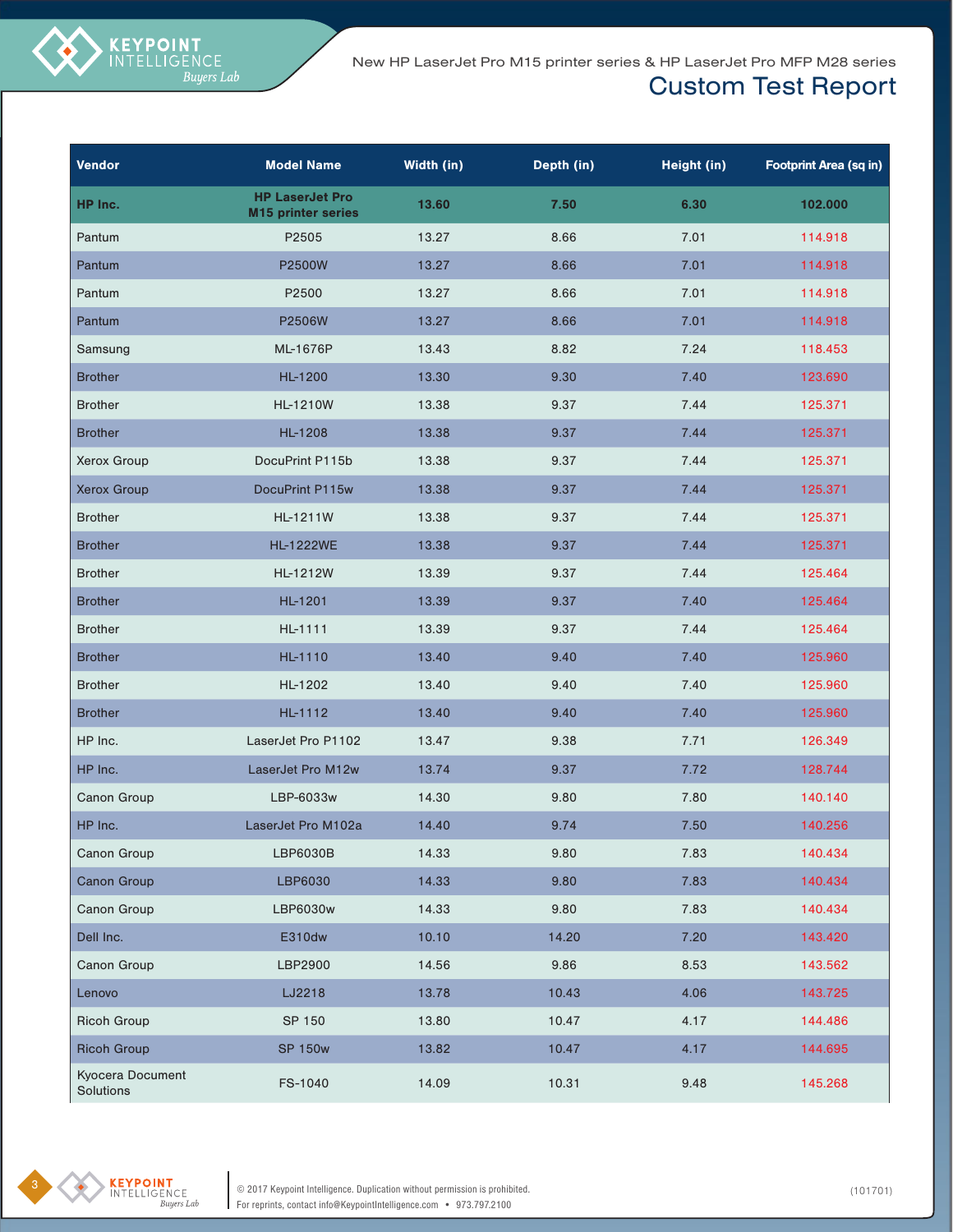

| Vendor                                      | <b>Model Name</b>                                   | Width (in) | Depth (in) | Height (in) | <b>Footprint Area (sq in)</b> |
|---------------------------------------------|-----------------------------------------------------|------------|------------|-------------|-------------------------------|
| HP Inc.                                     | <b>HP LaserJet Pro</b><br><b>M15 printer series</b> | 13.60      | 7.50       | 6.30        | 102.000                       |
| <b>Kyocera Document</b><br><b>Solutions</b> | FS-1041                                             | 14.10      | 10.31      | 9.49        | 145.371                       |
| Kyocera Document Solu-<br>tions             | <b>FS-1060DN</b>                                    | 14.10      | 10.87      | 9.49        | 153.267                       |
| Pantum                                      | P2010                                               | 15.00      | 10.30      | 9.30        | 154.500                       |
| Pantum                                      | P1050                                               | 15.00      | 10.30      | 9.30        | 154.500                       |
| Konica Minolta Group                        | bizhub 3301P                                        | 15.70      | 10.30      | 12.10       | 161.710                       |
| Dell Inc.                                   | Dell B1260dn Laser<br>Printer                       | 13.70      | 13.30      | 7.70        | 182.210                       |
| Samsung                                     | <b>SL-M2835ND</b>                                   | 14.50      | 13.20      | 8.00        | 191.400                       |
| Samsung                                     | <b>SL-M2825ND</b>                                   | 14.50      | 13.20      | 8.00        | 191.400                       |
| Samsung                                     | <b>SL-M2625</b>                                     | 14.50      | 13.20      | 8.00        | 191.400                       |
| Samsung                                     | <b>SL-M2625D</b>                                    | 14.50      | 13.20      | 8.00        | 191.400                       |
| Samsung                                     | Xpress M3015DW                                      | 14.50      | 13.20      | 8.00        | 191.400                       |
| Xerox Group                                 | DocuPrint P265dw                                    | 14.01      | 14.17      | 7.32        | 198.522                       |
| <b>Brother</b>                              | <b>HL-L2321D</b>                                    | 14.01      | 14.17      | 7.20        | 198.522                       |
| Xerox Group                                 | DocuPrint P225db                                    | 14.01      | 14.17      | 7.32        | 198.522                       |
| <b>Xerox Group</b>                          | DocuPrint P225d                                     | 14.02      | 14.17      | 7.32        | 198.663                       |
| <b>Brother</b>                              | <b>HL-L2300D</b>                                    | 14.00      | 14.20      | 7.20        | 198.800                       |
| <b>Brother</b>                              | <b>HL-L2305</b>                                     | 14.00      | 14.20      | 7.20        | 198.800                       |
| <b>Brother</b>                              | <b>HL-L2320D</b>                                    | 14.00      | 14.20      | 7.20        | 198.800                       |
| <b>Brother</b>                              | <b>HL-L2340DW</b>                                   | 14.00      | 14.20      | 7.20        | 198.800                       |
| <b>Brother</b>                              | <b>HL-L2300</b>                                     | 14.00      | 14.20      | 7.20        | 198.800                       |
| <b>Brother</b>                              | <b>HL-2240D</b>                                     | 14.50      | 14.20      | 7.20        | 205.900                       |
| <b>Brother</b>                              | HL-2130                                             | 14.50      | 14.20      | 7.20        | 205.900                       |
| Epson                                       | <b>Workforce AL</b><br><b>M200DN</b>                | 15.16      | 14.00      | 8.86        | 212.240                       |
| Samsung                                     | ML-2545                                             | 14.10      | 15.30      | 7.80        | 215.730                       |
| HP Inc.                                     | LaserJet Pro M12a                                   | 13.70      | 16.20      | 9.00        | 221.940                       |
| HP Inc.                                     | LaserJet Pro M12                                    | 13.70      | 16.20      | 9.00        | 221.940                       |
| <b>Ricoh Group</b>                          | Aficio SP211                                        | 15.80      | 14.17      | 6.50        | 223.886                       |
| <b>Ricoh Group</b>                          | Aficio SP 150                                       | 15.80      | 14.17      | 6.50        | 223.886                       |
| <b>Ricoh Group</b>                          | <b>SP 210</b>                                       | 15.82      | 14.17      | 6.50        | 224.169                       |

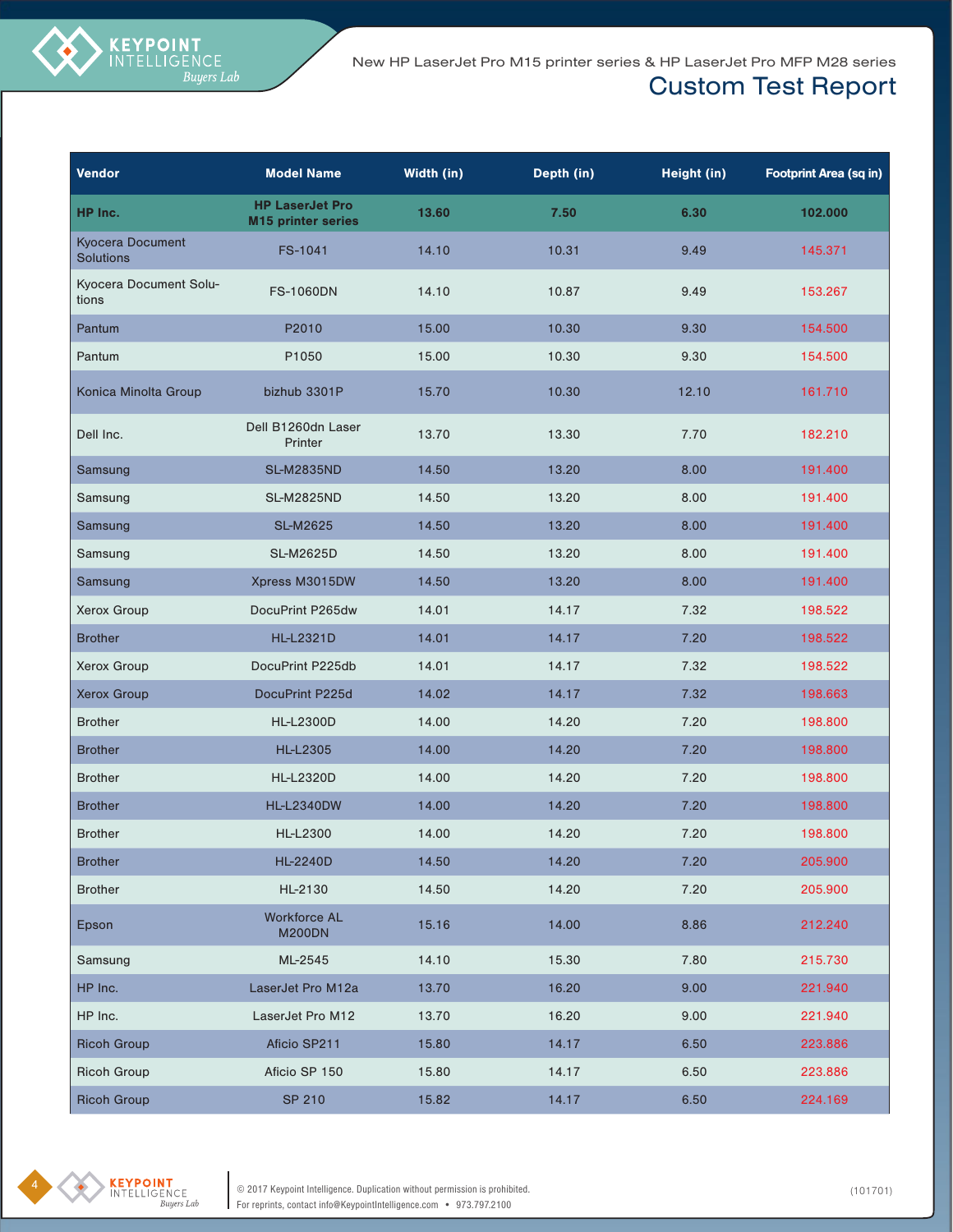| Vendor             | <b>Model Name</b>                                   | Width (in) | Depth (in) | Height (in) | <b>Footprint Area (sq in)</b> |
|--------------------|-----------------------------------------------------|------------|------------|-------------|-------------------------------|
| HP Inc.            | <b>HP LaserJet Pro</b><br><b>M15 printer series</b> | 13.60      | 7.50       | 6.30        | 102.000                       |
| <b>Ricoh Group</b> | SP 212w                                             | 15.82      | 14.17      | 6.50        | 224.169                       |
| <b>Ricoh Group</b> | <b>SP 220Nw</b>                                     | 15.83      | 14.17      | 6.50        | 224.311                       |
| <b>Ricoh Group</b> | <b>SP 3600DN</b>                                    | 14.60      | 15.40      | 10.55       | 224.840                       |
| <b>Ricoh Group</b> | <b>SP 235DNw</b>                                    | 14.80      | 15.50      | 10.40       | 229,400                       |
| <b>Ricoh Group</b> | SP 111                                              | 15.83      | 14.51      | 4.69        | 229.693                       |
| <b>Canon Group</b> | LBP-6033                                            | 15.80      | 14.90      | 10.30       | 235.420                       |
| Lexmark            | <b>MS415dn</b>                                      | 15.70      | 15.00      | 10.30       | 235,500                       |
| Panasonic          | <b>KX-P7100</b>                                     | 15.70      | 15.40      | 10.00       | 241.780                       |
| Panasonic          | KX-P7305                                            | 15.70      | 15.40      | 10.00       | 241.780                       |

World's smallest in-class footprint compared only to dimensions of majority of worldwide monochrome laser printers <\$100 USD; HP internal research of printer manufacturers' published specifications as of October 9, 2017 and Keypoint Intelligence - Buyers Lab 2017 study commissioned by HP. Market share as reported by IDC CYQ2 2017 Hardcopy Peripherals Tracker. Measured footprint for HP LaserJet Pro M15 printer series is 102.0 square inches. For details, see www.keypointintelligence.com/products/samples/new-hp-laserjet-series/

| Models Included in the Sample versus HP LaserJet Pro MFP M28 Series (Smallest to Largest) |  |  |
|-------------------------------------------------------------------------------------------|--|--|
|-------------------------------------------------------------------------------------------|--|--|

| <b>Vendor</b>      | <b>Model Name</b>                               | Width (in) | Depth (in) | Height (in) | <b>Footprint Area (sq in)</b> |
|--------------------|-------------------------------------------------|------------|------------|-------------|-------------------------------|
| HP Inc.            | <b>HP LaserJet Pro</b><br><b>MFP M28 series</b> | 14.20      | 10.40      | 7.80        | 147.6800                      |
| <b>Ricoh Group</b> | <b>SP 150SU</b>                                 | 13.78      | 10.83      | 5.39        | 149.188                       |
| <b>Ricoh Group</b> | SP 150SUw                                       | 13.78      | 10.83      | 5.39        | 149.237                       |
| Lenovo             | M7218                                           | 13.78      | 10.83      | 5.12        | 149.237                       |
| Lenovo             | M7208                                           | 13.78      | 10.83      | 5.31        | 149.237                       |
| <b>Canon Group</b> | <b>i-SENSYS MF3010</b>                          | 14.70      | 10.90      | 10.00       | 160.230                       |
| Canon Group        | imageCLASS<br>MF3010                            | 14.70      | 10.90      | 10.00       | 160.230                       |
| Samsung            | <b>SCX-3401</b>                                 | 15.31      | 10.78      | 9.80        | 165.042                       |
| Dell Inc.          | B1163w                                          | 15.30      | 10.80      | 9.80        | 165.240                       |
| HP Inc.            | LaserJet Pro M1136                              | 16.30      | 10.40      | 9.80        | 169.520                       |
| Samsung            | <b>SF-760P</b>                                  | 16.77      | 10.24      | 11.02       | 171.725                       |
| HP Inc.            | LaserJet Pro M26nw                              | 16.53      | 10.47      | 10.00       | 173.069                       |
| HP Inc.            | LaserJet Pro M26a                               | 16.54      | 10.47      | 10.00       | 173.174                       |
| HP Inc.            | LaserJet Pro M130nw                             | 15.67      | 11.34      | 9.10        | 177.698                       |



**KEYPOINT**<br>INTELLIGENCE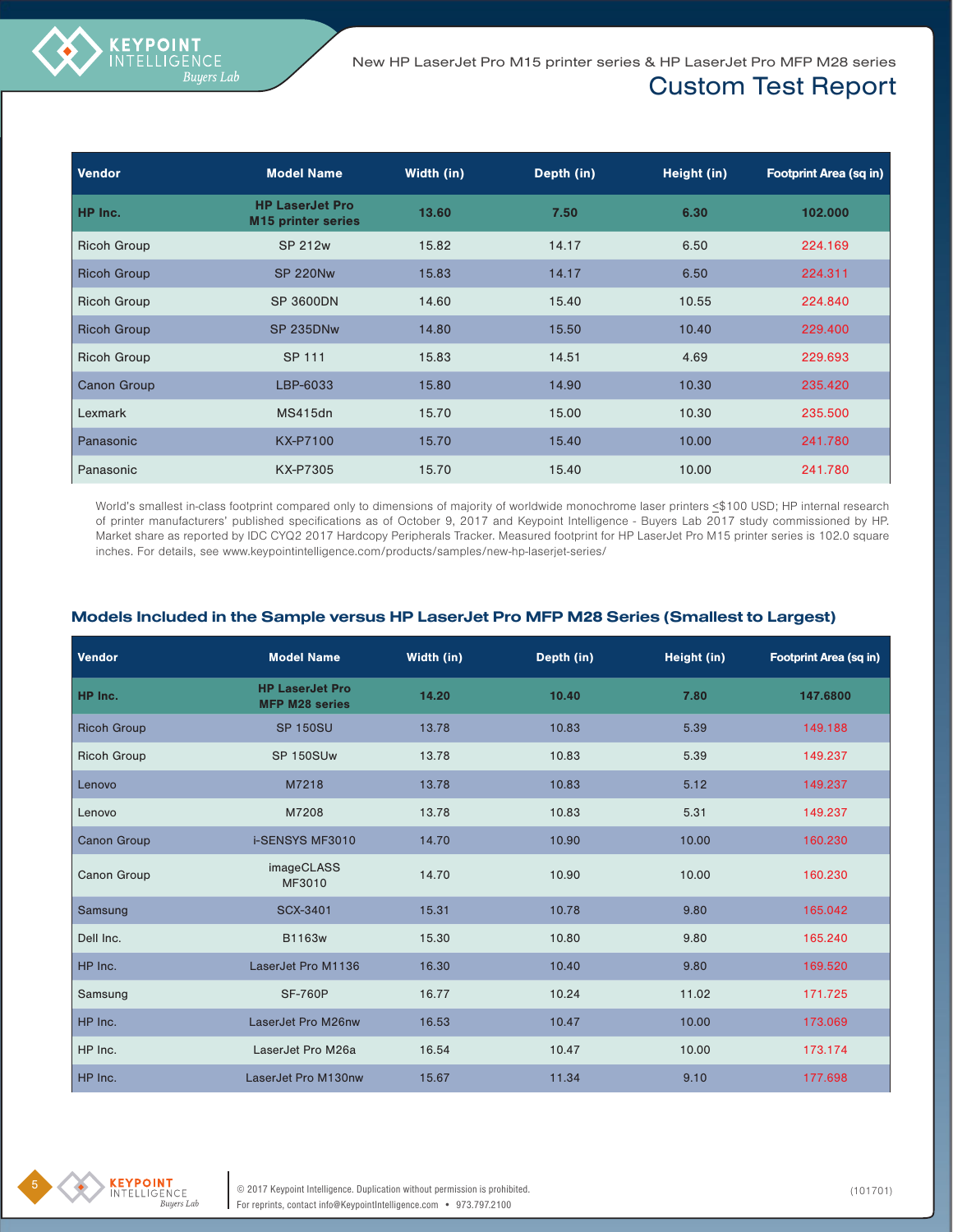New HP LaserJet Pro M15 printer series & HP LaserJet Pro MFP M28 series

### Custom Test Report

| Vendor                               | <b>Model Name</b>                               | Width (in) | Depth (in) | Height (in) | <b>Footprint Area (sq in)</b> |
|--------------------------------------|-------------------------------------------------|------------|------------|-------------|-------------------------------|
| HP Inc.                              | <b>HP LaserJet Pro</b><br><b>MFP M28 series</b> | 14.20      | 10.40      | 7.80        | 147.6800                      |
| Epson                                | AcuLaser MX14                                   | 11.77      | 15.31      | 16.14       | 180.199                       |
| HP Inc.                              | LaserJet Pro MFP<br>M130nw                      | 15.60      | 11.83      | 9.09        | 184.548                       |
| Samsung                              | <b>SCX-4650N</b>                                | 16.10      | 11.60      | 15.30       | 186.760                       |
| Samsung                              | <b>SCX-4021S</b>                                | 16.14      | 11.61      | 13.43       | 187.385                       |
| HP Inc.                              | LaserJet Pro M130fw                             | 16.66      | 11.34      | 11.00       | 188.924                       |
| Pantum                               | M6500                                           | 16.40      | 12.00      | 9.60        | 196.800                       |
| Pantum                               | M6500W                                          | 16.40      | 12.00      | 9.60        | 196.800                       |
| Pantum                               | <b>M6550NW</b>                                  | 16.40      | 12.00      | 11.80       | 196.800                       |
| Pantum                               | <b>M6600NW</b>                                  | 16.40      | 12.00      | 11.80       | 196.800                       |
| Pantum                               | <b>M6500NW</b>                                  | 16.40      | 12.00      | 9.60        | 196.800                       |
| Pantum                               | M6600                                           | 16.40      | 12.00      | 11.80       | 196.800                       |
| Pantum                               | <b>M6500N</b>                                   | 16.40      | 12.00      | 9.60        | 196.800                       |
| Pantum                               | M6202                                           | 12.01      | 16.42      | 9.61        | 197.137                       |
| Panasonic                            | <b>KX-MB2061</b>                                | 16.50      | 12.00      | 9.60        | 198.000                       |
| Pantum                               | M5000                                           | 15.70      | 12.80      | 11.70       | 200.960                       |
| Kyocera Document<br><b>Solutions</b> | <b>FS-1020MFP</b>                               | 15.35      | 13.11      | 12.48       | 201.239                       |
| Kyocera Document<br>Solutions        | <b>FS-1220MFP</b>                               | 15.35      | 13.11      | 12.48       | 201.239                       |
| Pantum                               | M6000                                           | 15.71      | 12.87      | 11.77       | 202.188                       |
| <b>Brother</b>                       | DCP-1608                                        | 15.15      | 13.38      | 10.03       | 202.707                       |
| <b>Brother</b>                       | <b>DCP-1610W</b>                                | 15.15      | 13.38      | 10.03       | 202.707                       |
| <b>Brother</b>                       | DCP-1510                                        | 15.15      | 13.38      | 10.03       | 202.707                       |
| Lenovo                               | M7206                                           | 15.15      | 13.38      | 10.03       | 202.707                       |
| <b>Brother</b>                       | DCP-1512                                        | 15.15      | 13.38      | 10.03       | 202.707                       |
| <b>Brother</b>                       | <b>MFC-1910W</b>                                | 15.15      | 13.38      | 11.14       | 202.707                       |
| Lenovo                               | M7206w                                          | 15.16      | 13.39      | 10.04       | 202.895                       |
| <b>Brother</b>                       | <b>DCP-1622WE</b>                               | 15.16      | 13.39      | 10.04       | 202.992                       |
| <b>Brother</b>                       | MFC-1810                                        | 15.16      | 13.39      | 11.14       | 202.992                       |
| <b>Brother</b>                       | <b>DCP-1612W</b>                                | 15.16      | 13.39      | 10.04       | 202.992                       |
| <b>Brother</b>                       | DCP-1511                                        | 15.16      | 13.39      | 10.04       | 202.992                       |
| <b>Brother</b>                       | <b>DCP-1616NW</b>                               | 15.16      | 13.39      | 11.14       | 202.992                       |

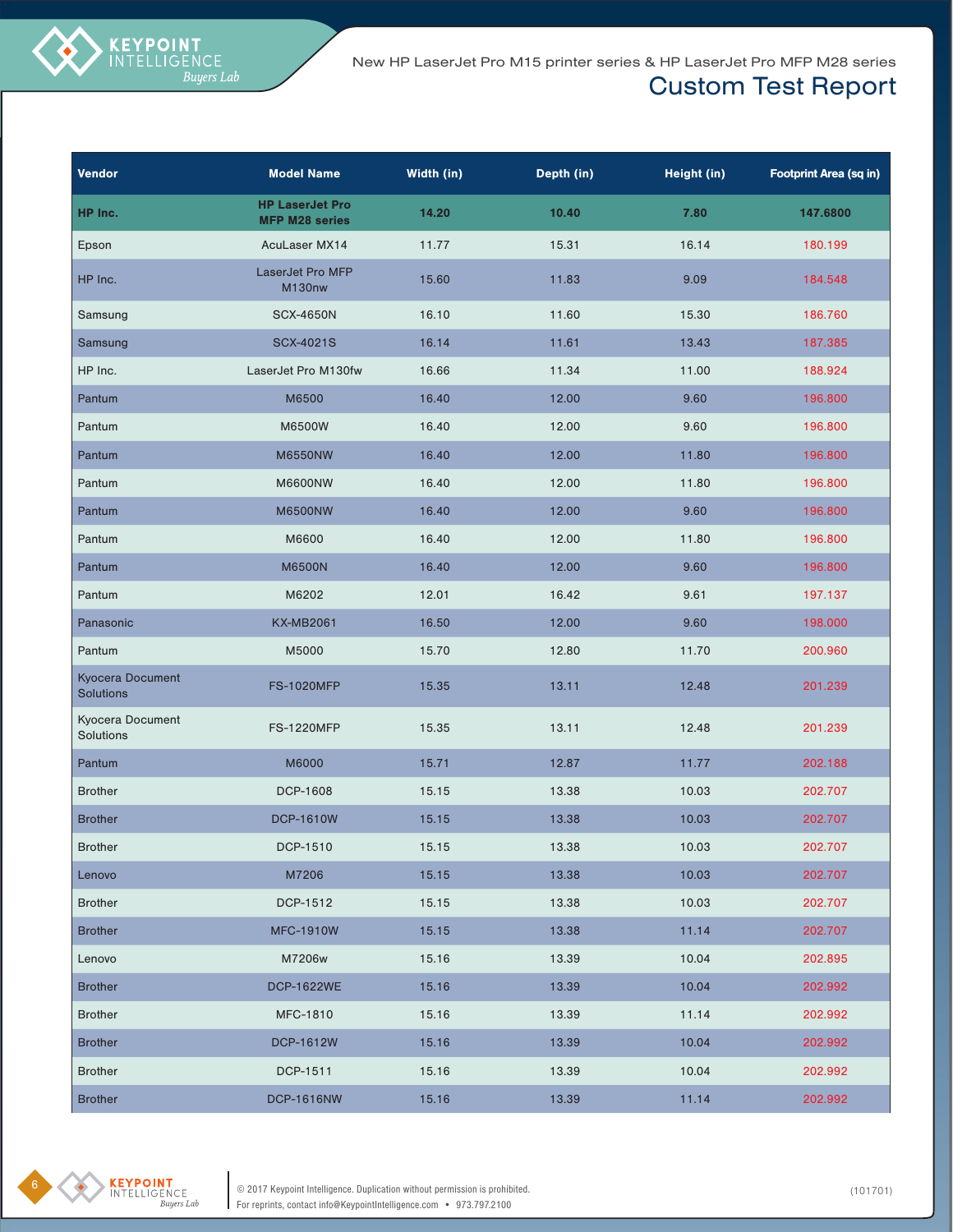| <b>Vendor</b>                               | <b>Model Name</b>                               | Width (in) | Depth (in) | Height (in) | <b>Footprint Area (sq in)</b> |
|---------------------------------------------|-------------------------------------------------|------------|------------|-------------|-------------------------------|
| HP Inc.                                     | <b>HP LaserJet Pro</b><br><b>MFP M28 series</b> | 14.20      | 10.40      | 7.80        | 147.6800                      |
| <b>Brother</b>                              | DCP-1601                                        | 15.16      | 13.39      | 10.04       | 202.992                       |
| <b>Brother</b>                              | <b>DCP-1615NW</b>                               | 15.16      | 13.39      | 11.14       | 202.992                       |
| <b>Brother</b>                              | <b>MFC-1901</b>                                 | 15.16      | 13.39      | 10.03       | 202.992                       |
| <b>Brother</b>                              | DCP-1514                                        | 15.16      | 13.39      | 10.03       | 202.992                       |
| <b>Brother</b>                              | <b>MFC-1911NW</b>                               | 15.16      | 13.40      | 11.14       | 203.144                       |
| <b>Brother</b>                              | DCP-1602                                        | 15.20      | 13.40      | 10.00       | 203.680                       |
| <b>Brother</b>                              | <b>DCP-1617NW</b>                               | 15.20      | 13.40      | 11.10       | 203.680                       |
| <b>Brother</b>                              | <b>MFC-1900</b>                                 | 15.20      | 13.40      | 10.00       | 203.680                       |
| Xerox Group                                 | DocuPrint M115b                                 | 15.15      | 13.50      | 10.03       | 204.525                       |
| <b>Xerox Group</b>                          | DocuPrint M115z                                 | 15.16      | 13.50      | 11.14       | 204.660                       |
| Xerox Group                                 | DocuPrint M115fw                                | 15.16      | 13.50      | 11.14       | 204.660                       |
| Panasonic                                   | <b>KX-MB1520</b>                                | 14.96      | 14.17      | 7.99        | 211.983                       |
| Panasonic                                   | <b>KX-MB1500CX</b>                              | 14.96      | 14.17      | 7.99        | 211.983                       |
| Panasonic                                   | <b>KX-MB1500</b>                                | 15.00      | 14.20      | 8.00        | 213.000                       |
| Kyocera Document<br>Solutions               | <b>FS-1120MFP</b>                               | 15.35      | 14.21      | 14.25       | 218.124                       |
| <b>Kyocera Document</b><br><b>Solutions</b> | <b>FS-1025MFP</b>                               | 15.35      | 14.21      | 14.25       | 218.124                       |
| Panasonic                                   | KX-MB1518CN                                     | 15.39      | 14.17      | 9.53        | 218.178                       |
| <b>Canon Group</b>                          | imageCLASS<br>MF4712                            | 15.35      | 14.25      | 11.85       | 218.738                       |
| Canon Group                                 | i-SENSYS MF231                                  | 15.35      | 14.60      | 12.28       | 224.110                       |
| <b>Canon Group</b>                          | i-SENSYS MF232w                                 | 15.35      | 14.60      | 12.28       | 224.110                       |
| Canon Group                                 | imageCLASS MF211                                | 15.35      | 14.61      | 14.17       | 224.264                       |
| <b>Ricoh Group</b>                          | SP 220SNw                                       | 15.83      | 14.17      | 11.54       | 224.311                       |
| <b>Ricoh Group</b>                          | <b>SP 210SU</b>                                 | 15.83      | 14.17      | 6.50        | 224.311                       |
| <b>Ricoh Group</b>                          | Aficio SP211SU                                  | 15.83      | 14.17      | 9.92        | 224.311                       |
| Ricoh Group                                 | SP 213SUw                                       | 15.83      | 14.17      | 9.92        | 224.311                       |
| Samsung                                     | <b>SL-M2675FN</b>                               | 15.80      | 14.20      | 14.40       | 224.360                       |
| Samsung                                     | <b>SL-M2875DW</b>                               | 15.80      | 14.20      | 14.40       | 224.360                       |

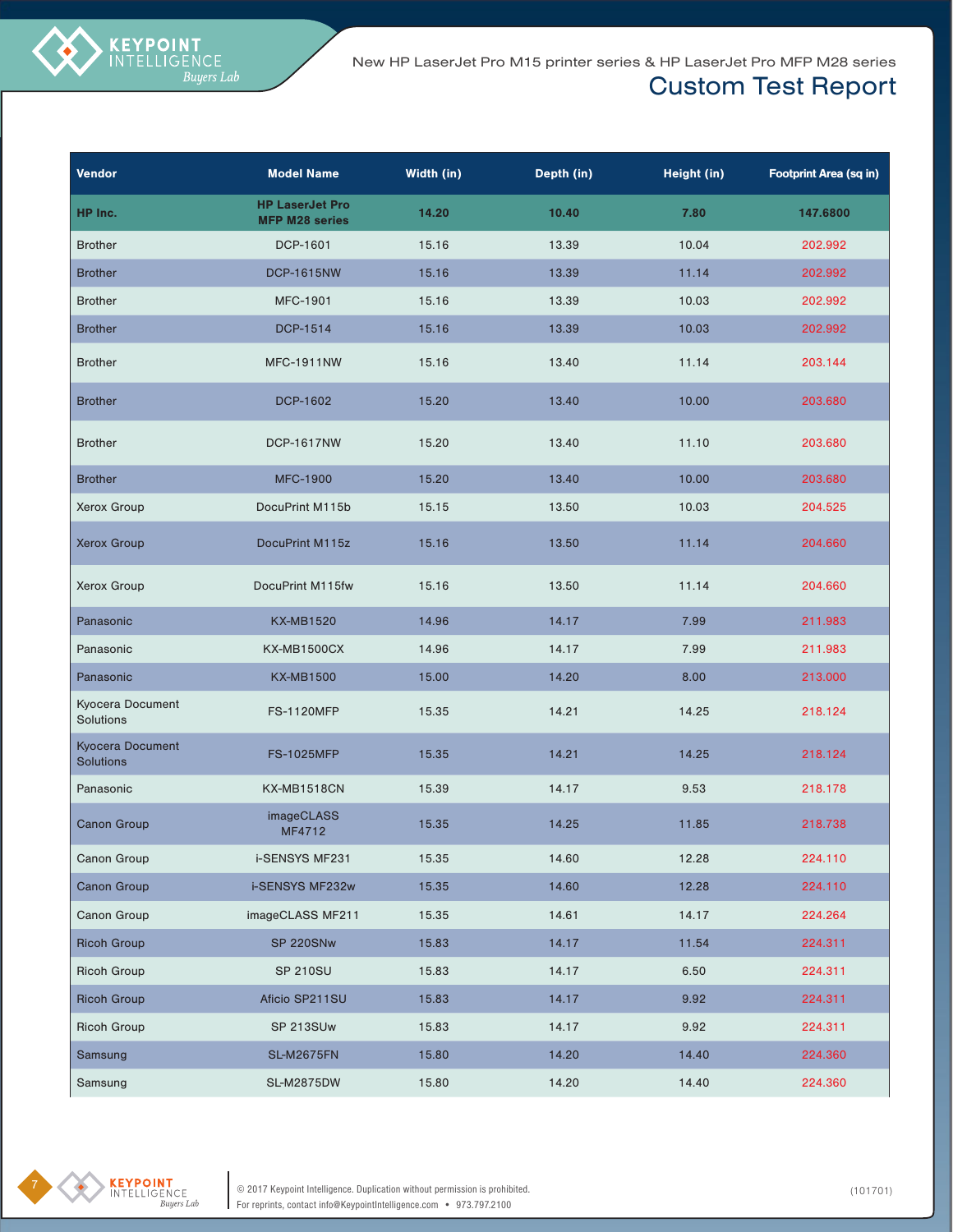| <b>Vendor</b>      | <b>Model Name</b>                               | Width (in) | Depth (in) | Height (in) | <b>Footprint Area (sq in)</b> |
|--------------------|-------------------------------------------------|------------|------------|-------------|-------------------------------|
| HP Inc.            | <b>HP LaserJet Pro</b><br><b>MFP M28 series</b> | 14.20      | 10.40      | 7.80        | 147.6800                      |
| <b>Ricoh Group</b> | Aficio SP 202SN                                 | 15.80      | 14.20      | 11.50       | 224.360                       |
| <b>Ricoh Group</b> | SP 213SNw                                       | 15.80      | 14.20      | 11.40       | 224.360                       |
| <b>Canon Group</b> | imageCLASS<br>MF244dw                           | 15.40      | 14.60      | 14.20       | 224.840                       |
| Canon Group        | imageCLASS<br><b>MF217W</b>                     | 15.40      | 14.60      | 14.20       | 224.840                       |
| Canon Group        | imageCLASS<br><b>MF216n</b>                     | 15.40      | 14.60      | 14.20       | 224.840                       |
| Samsung            | <b>SL-M2675F</b>                                | 15.79      | 14.25      | 14.45       | 225.008                       |
| Samsung            | <b>SL-M2071</b>                                 | 15.98      | 14.15      | 9.96        | 226.117                       |
| Samsung            | <b>SL-M2070</b>                                 | 15.98      | 14.16      | 9.96        | 226.277                       |
| Samsung            | <b>SL-M2070F</b>                                | 15.98      | 14.16      | 12.15       | 226.277                       |
| Samsung            | <b>SL-M2079</b>                                 | 15.98      | 14.16      | 9.96        | 226.277                       |
| Samsung            | <b>SL-M2077</b>                                 | 15.98      | 14.16      | 9.96        | 226.277                       |
| Samsung            | <b>SL-M2071F</b>                                | 15.98      | 14.16      | 9.96        | 226.277                       |
| <b>Canon Group</b> | imageCLASS<br><b>MF236n</b>                     | 15.40      | 14.70      | 14.20       | 226.380                       |
| Canon Group        | imageCLASS<br><b>MF232w</b>                     | 15.40      | 14.70      | 12.30       | 226.380                       |
| <b>Xerox Group</b> | <b>WorkCentre</b><br>3025NI                     | 15.98      | 14.17      | 12.17       | 226.437                       |
| Samsung            | <b>SL-M2078W</b>                                | 15.98      | 14.17      | 9.96        | 226.437                       |
| Samsung            | <b>SL-M2070W</b>                                | 16.00      | 14.20      | 10.00       | 227.200                       |
| Samsung            | <b>SL-M2070FW</b>                               | 16.00      | 14.20      | 12.30       | 227.200                       |
| <b>Xerox Group</b> | <b>WorkCentre</b><br>3025BI                     | 16.00      | 14.20      | 10.10       | 227.200                       |
| Canon Group        | imageCLASS<br>MF249dw                           | 15.40      | 14.90      | 14.20       | 229.460                       |
| <b>Ricoh Group</b> | <b>SP 111SU</b>                                 | 15.83      | 14.51      | 6.42        | 229.693                       |
| Sindoh             | M401                                            | 16.30      | 14.37      | 13.90       | 234.231                       |
| Sagem Group        | LaserMFD 6020                                   | 13.50      | 17.50      | 15.10       | 236.250                       |
| HP Inc.            | LaserJet Pro MFP<br>M126a                       | 16.53      | 14.37      | 10.00       | 237.536                       |
| <b>Brother</b>     | <b>MFC-1815</b>                                 | 18.00      | 13.30      | 11.10       | 239.400                       |
| Xerox Group        | WorkCentre<br>3045Ni                            | 16.10      | 15.30      | 12.50       | 246.330                       |

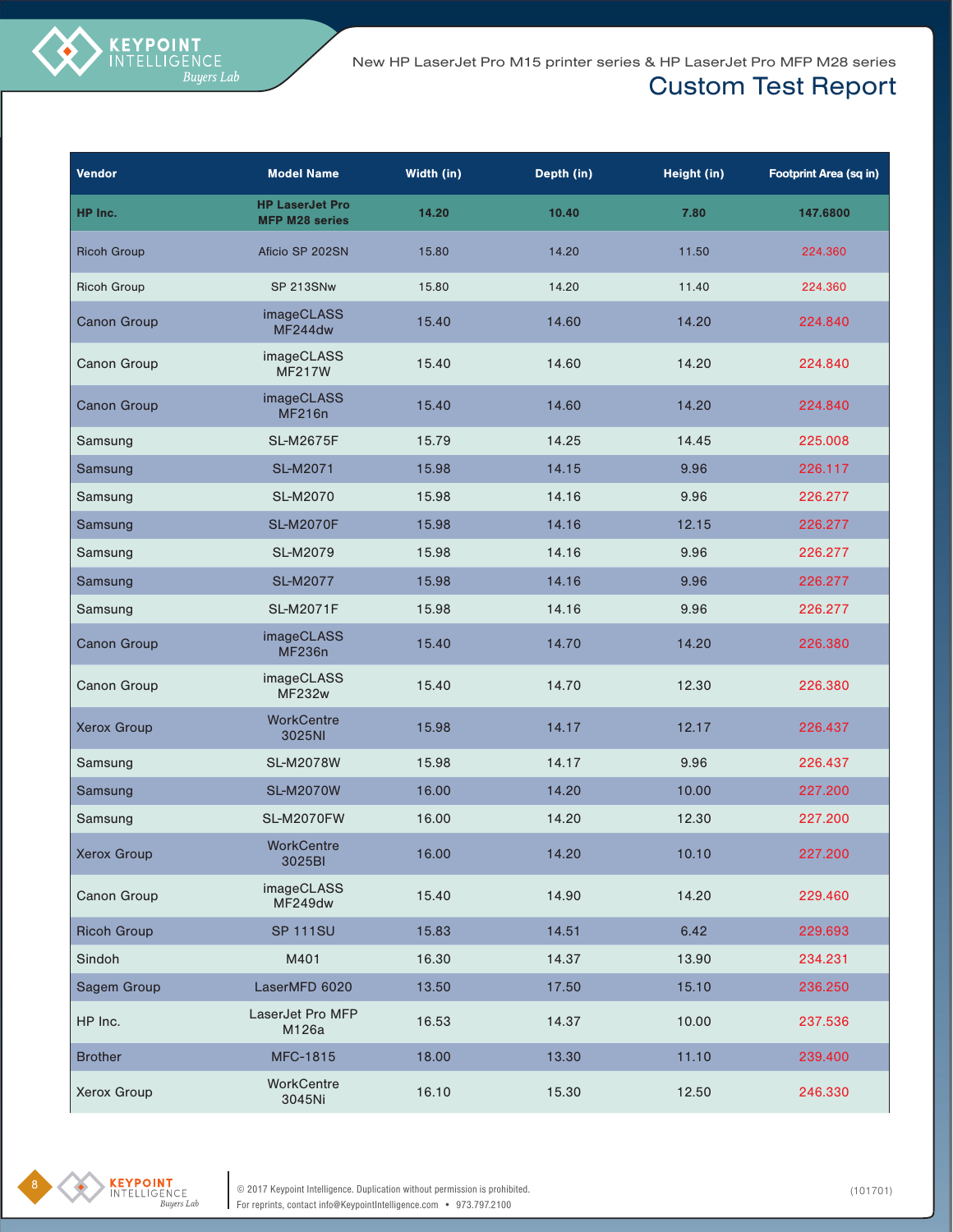| <b>Vendor</b>      | <b>Model Name</b>                               | Width (in) | Depth (in) | Height (in) | <b>Footprint Area (sq in)</b> |
|--------------------|-------------------------------------------------|------------|------------|-------------|-------------------------------|
| HP Inc.            | <b>HP LaserJet Pro</b><br><b>MFP M28 series</b> | 14.20      | 10.40      | 7.80        | 147.6800                      |
| <b>Ricoh Group</b> | SP 377SFNwX                                     | 15.90      | 15.50      | 15.90       | 246.450                       |
| Xerox Group        | DocuPrint M225dw                                | 16.10      | 15.33      | 12.46       | 246.813                       |
| <b>Xerox Group</b> | DocuPrint M115w                                 | 16.14      | 15.32      | 12.52       | 247.265                       |
| <b>Brother</b>     | <b>DCP-7057</b>                                 | 15.94      | 15.68      | 10.55       | 249.939                       |
| Lenovo             | M7400                                           | 15.94      | 15.69      | 10.55       | 250.099                       |
| Lenovo             | M7400 Pro                                       | 16.10      | 15.68      | 10.50       | 252.448                       |
| Lenovo             | M7605D                                          | 16.10      | 15.68      | 10.51       | 252.448                       |
| <b>Brother</b>     | <b>DCP-7080</b>                                 | 16.10      | 15.68      | 10.51       | 252.448                       |
| <b>Brother</b>     | <b>DCP-L2500D</b>                               | 16.10      | 15.68      | 10.51       | 252.448                       |
| <b>Brother</b>     | <b>HL-L2380DW</b>                               | 16.10      | 15.70      | 10.50       | 252.770                       |
| <b>Brother</b>     | DCP-L2520DW                                     | 16.10      | 15.70      | 10.50       | 252.770                       |
| <b>Brother</b>     | <b>MFC-L2685</b>                                | 16.10      | 15.70      | 12.50       | 252.770                       |
| <b>Brother</b>     | MFC-L2700DN                                     | 16.10      | 15.70      | 12.50       | 252.770                       |
| Dell Inc.          | E515dn                                          | 16.10      | 15.70      | 12.50       | 252.770                       |
| Dell Inc.          | E514dw                                          | 16.10      | 15.70      | 12.50       | 252.770                       |
| <b>Brother</b>     | DCP-L2540DW                                     | 16.10      | 15.70      | 12.50       | 252.770                       |
| Panasonic          | <b>KX-MB2110</b>                                | 16.14      | 15.75      | 12.60       | 254.205                       |
| Sagem Group        | LaserMFD<br>6170DW                              | 15.50      | 16.93      | 13.62       | 262.415                       |
| <b>Canon Group</b> | <b>i-SENSYS MF211</b>                           | 15.35      | 17.36      | 12.28       | 266.476                       |
| Panasonic          | <b>KX-MB2130</b>                                | 17.60      | 15.75      | 12.60       | 277.200                       |
| Panasonic          | <b>KX-MB2120</b>                                | 17.60      | 15.75      | 12.60       | 277.200                       |
| Panasonic          | <b>KX-MB2003CN</b>                              | 16.50      | 17.00      | 10.00       | 280.500                       |
| Panasonic          | <b>KX-MB2010</b>                                | 16.50      | 17.00      | 12.00       | 280.500                       |
| Panasonic          | <b>KX-MB2000</b>                                | 16.50      | 17.00      | 10.00       | 280.500                       |
| Panasonic          | <b>KX-MB2030</b>                                | 16.50      | 17.00      | 12.00       | 280.500                       |
| Panasonic          | KX-MB2051RU                                     | 16.50      | 17.00      | 12.00       | 280.500                       |
| Panasonic          | KX-MB2020RU                                     | 16.53      | 17.00      | 10.03       | 281.010                       |
| HP Inc.            | LaserJet Pro MFP<br>M130a                       | 15.66      | 18.97      | 15.27       | 297.070                       |
| HP Inc.            | LaserJet Pro MFP<br>M227dn                      | 19.29      | 15.43      | 19.29       | 297.645                       |